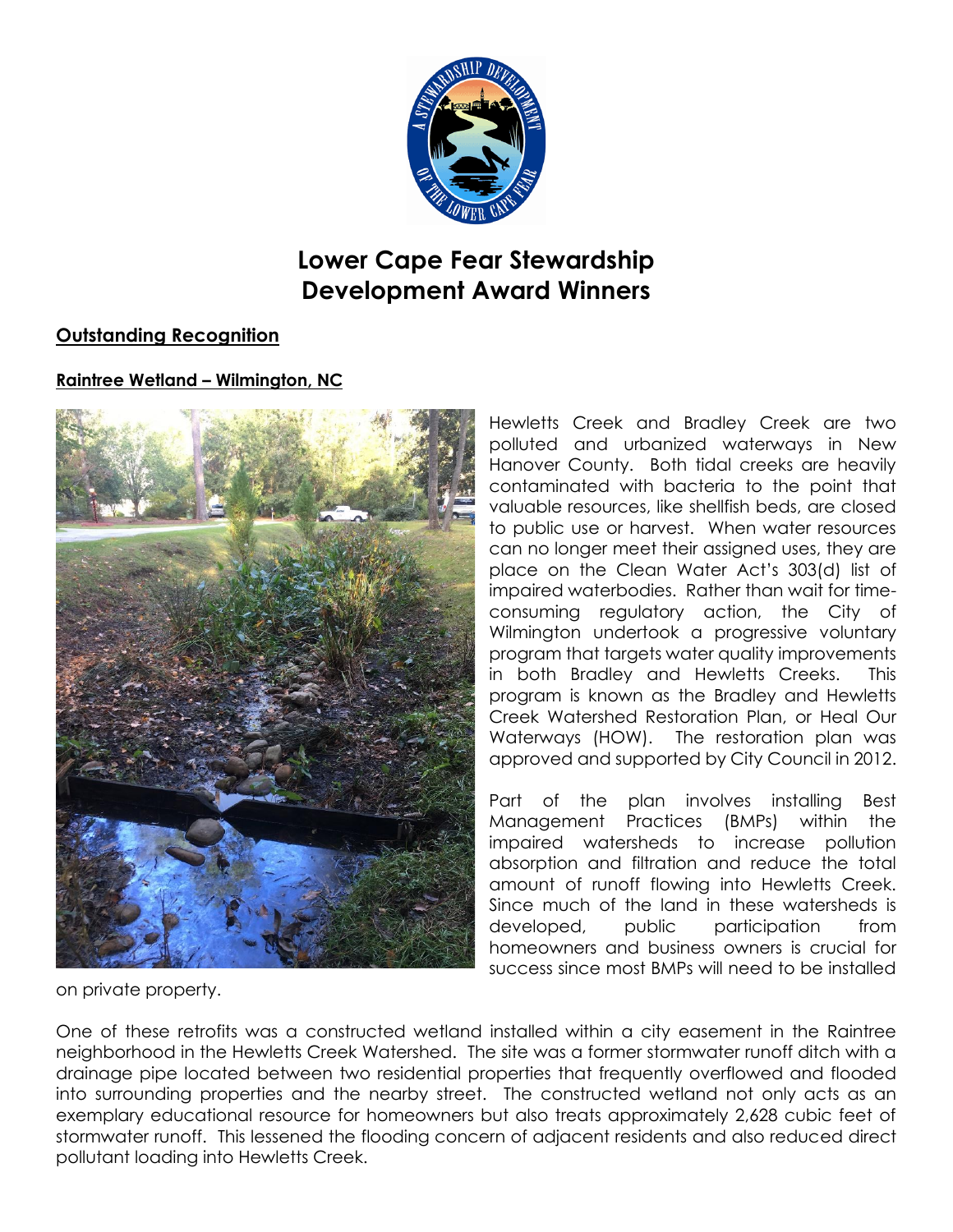The City partnered with a team led by the NC National Estuarine Research Reserve (NCNERR), the North Carolina Coastal Federation and the University of Wilmington (UNCW) who received grant funding to reduce the polluted stormwater runoff that enters Masonboro Sound. Some of this grant funding was also used throughout the Raintree Neighborhood to incorporate pervious pavement on properties. This served to multiply the impact of pollutant removal and reduced the amount of runoff into Hewletts Creek. As part of the grant funding UNCW will be conducting pre- and post-monitoring to quantify the pollution reduction gained from the stormwater retrofit.

#### **Anne McCrary Park Stormwater Demonstration Site – Wilmington, NC**

The Anne McCrary Park Stormwater Demonstration Site is a remarkable education area showcasing stormwater BMPs within the City of Wilmington.

Burnt Mill Creek is currently listed on the 319(d) list of impaired waterways. Land cover within the watershed consists mainly of impervious surfaces. It is estimated that when impervious surface coverage reaches 10%, there is increased bacterial contamination, sediment loading and polluted stormwater runoff. As a result, Burnt Mill Creek is one of the most degraded creeks in Wilmington.



The City Stormwater Services applied for a 319 grant and received funding to support the Burnt Mill Creek Outreach and Demonstration Project in 2002. Anne McCrary Park was selected to host examples of BMPs to encourage citizens to "adopt responsible watershed practices". Not only do these BMPs help reduce the amount of polluted runoff entering Burnt Mill Creek, but they also act as examples of how home and business owners can easily incorporate BMPs on private properties. Through partnerships between City Stormwater Services, Parks and Recreation and several other organizations, the site now has several BMP examples: a bioretention area, a rain garden, a pervious parking lot, a pervious walkway, a roadside buffer, thicker riparian buffers along Randall Pond, a habitat garden, native plant gardens, a grass swale, rain barrels and pet waste stations.

The site recently underwent a significant revitalization to improve the aesthetics and function of the various BMPs. With the City's recent status as a "Bee City USA", the re-vitalization plans included plant selections favored by bees. Hundreds of new native plants were successfully installed with hard work from committed city employees and local volunteers. To protect the plants after installation, mulch was placed with the BMPs at the site. The mulch was "green" as it was created from trees that had been removed elsewhere in the city.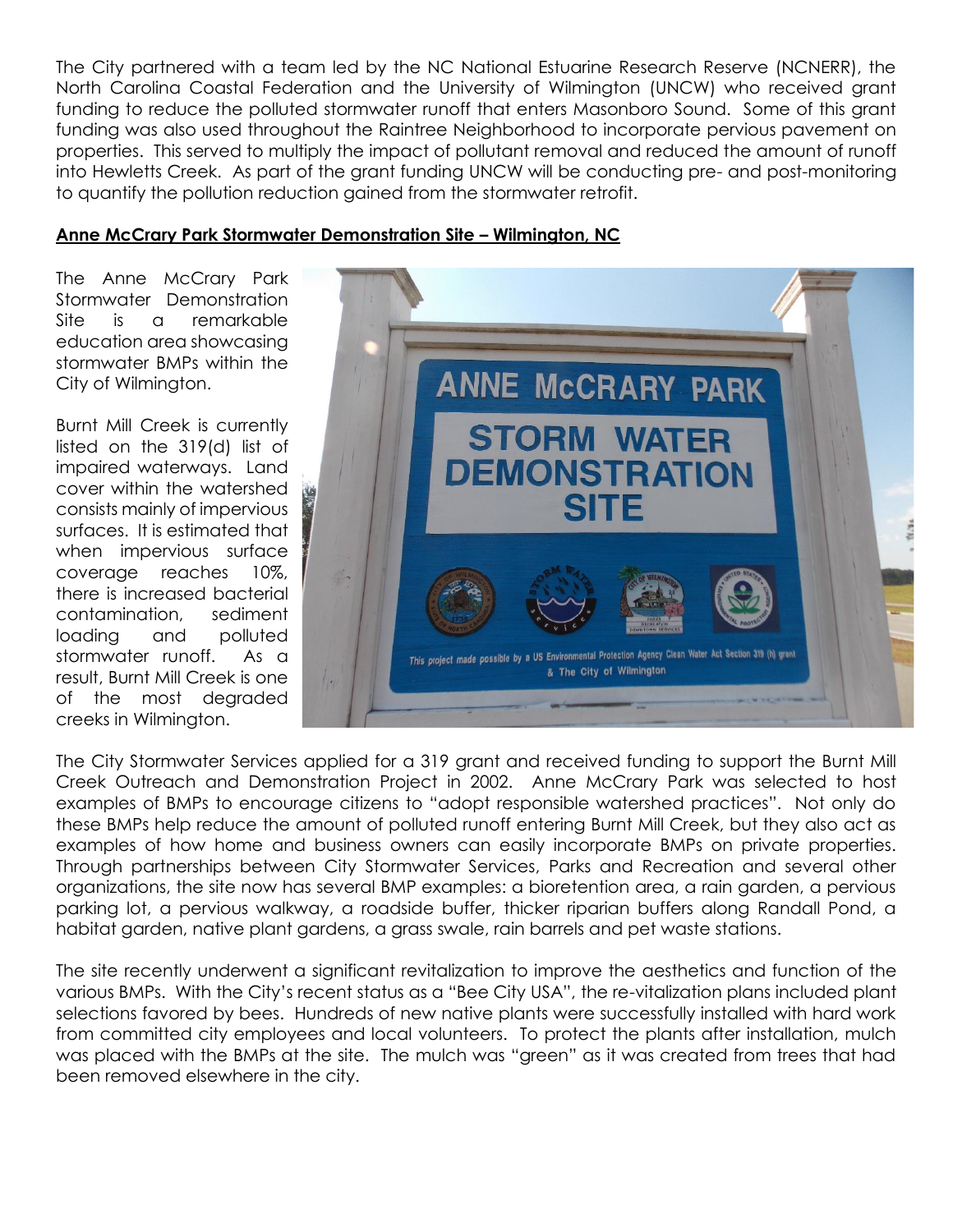#### **DREAMS of Wilmington – Wilmington, NC**

Dedicated to building creative and committed citizens of their community since 1996, DREAMS of Wilmington is now not only a place for children to learn and perform, but a place to learn about the natural resources and beauty of the region.

By January 2012, DREAMS of Wilmington had exceeded its available space. With the support of the City of Wilmington, as well as corporations, foundations and individual benefactors, DREAMS renovated and relocated to a 1939-built, City-owned, 12,800-square-foot vacant former bus maintenance garage. All materials utilized in the renovation process were selected with careful attention to environmental stewardship and integrity. In May 2012, the Historic Wilmington Foundation honored DREAMS with the Adaptive Reuse award.



The facility was renovated to create classrooms and space for performances and events.

Education and creativity are the primary missions for DREAMS of Wilmington. That educational role has been expanded to include environmental stewardship. The first thing you notice as you enter the DREAMS facility is the 'Forest of Dreams' mural located at the intersection of 10<sup>th</sup> Street and Fanning Street. The 240-foot outdoor mural was created through a partnership with UNCW along with hundreds of volunteers from 76 organizations throughout the community. The importance and demonstration of environmental stewardship is noticeable on-site and provides hands-on educational opportunities for students. Located in the Burnt Mill Creek watershed, DREAMS has partnered with NC State Cooperative Extension and other organizations to reduce stormwater runoff pollution by deconstructing the existing parking lot and replacing it with permeable pavement, as well as by implementing a bio-retention area in the form of a rain garden. The organization also has a large community garden which students cultivate and is fed by water collected in rain barrels. DREAMS students and families were involved in the design process and participated in educational programming.

The creation of the mural and the overall reclamation of this space has fostered beauty, vitality, environmental integrity, and a positive presence in a threatened neighborhood, providing hundreds of youth and their families with a safe place where their creativity can shine. Not only has DREAMS of Wilmington been an organization that promotes creativity, expression, and education to the youth of our community, but their commitment to the environment through the adaptive reuse of space and the integrated low impact design features has made DREAMS of Wilmington a model for environmental stewardship that the entire region can learn from.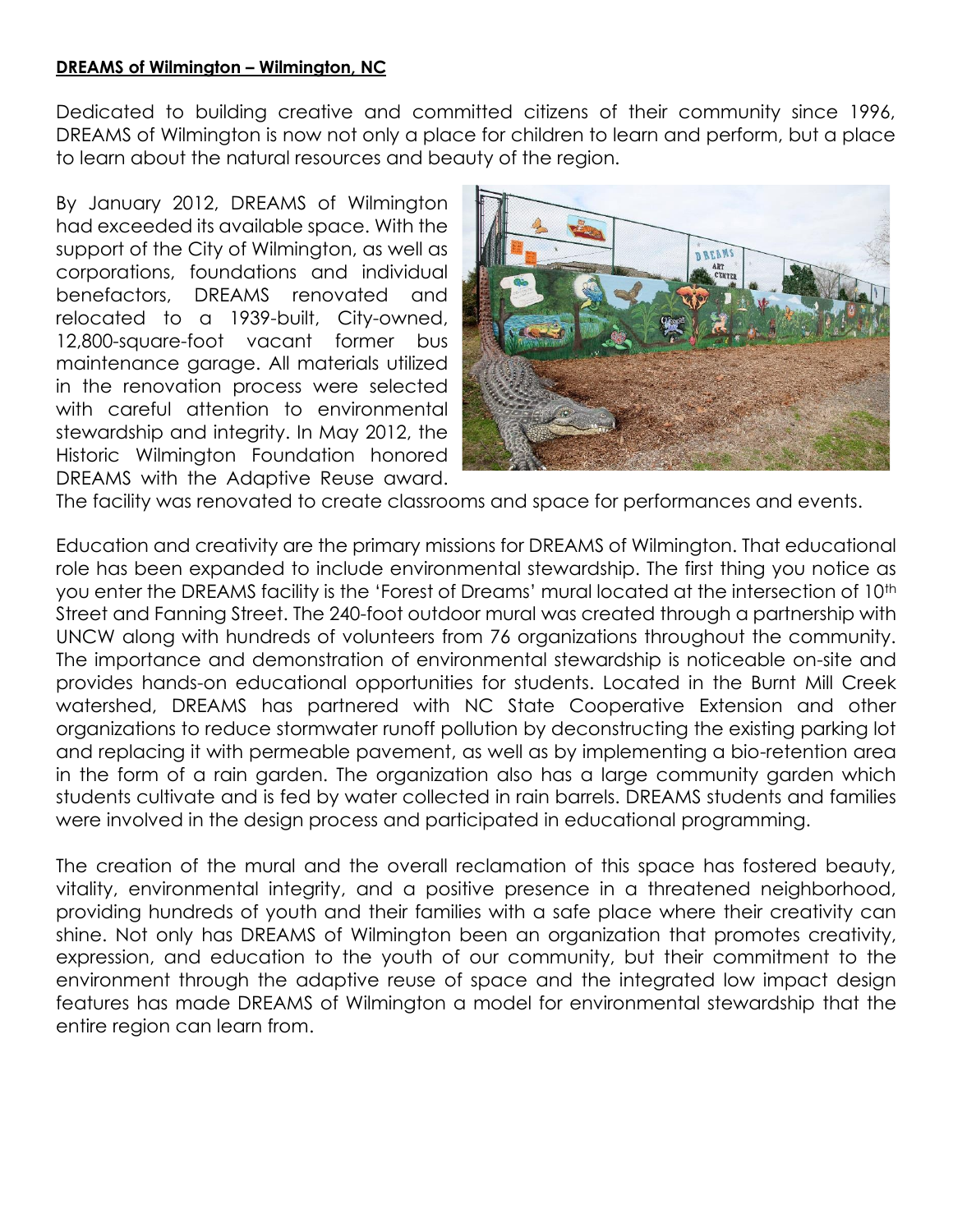#### **Significant Achievement**

#### **RiverLights Marina Village – Wilmington, NC**

The RiverLights Marina Village is a 23-acre mixed-use area of the RiverLights Development, which will include multiple riverfront buildings, townhomes, single family residential and a community boating facility. The RiverLights Marina Village has been crafted to create a small riverfront village that mixes residential, commercial and public open space all focused on access to the Cape Fear River.

The first phase of Marina Village is designed to provide a commercial riverfront with multiple connections to the proposed commercial buildings



and right-of-way. Public spaces are included between each structure along the boardwalk to provide waystations for people to meet, relax and enjoy the views of the Cape Fear River. All buildings are setback from the river a minimum of 100 feet as to not disturb the CAMA area of environmental concern or the City of Wilmington conservation resource setback.

Within the interior development pods of Marina Village, residential and commercial uses are concentrated to allow for the preservation and enhancement of a 1.25-acre public park (Village Green), intended to be another space for people to relax and includes hammocks nestled within the tree cover and an open lawn space for activities, concerts and other cultural events. To the maximum extent practicable, all parking is located on street or behind the buildings. Parking that is located along the Village Green is pervious concrete allowing water to naturally infiltrate into the sandy soils underlying the site.

Marina Village is intended to be a walkable community and as such the project includes 8 foot sidewalks around the Village Green and along the riverfront commercial frontage. All other locations provide a 5-foot sidewalk on both sides of the street. Bicycle and pedestrian access to adjacent developments is available through bike lanes and the multi-use path along River Road.